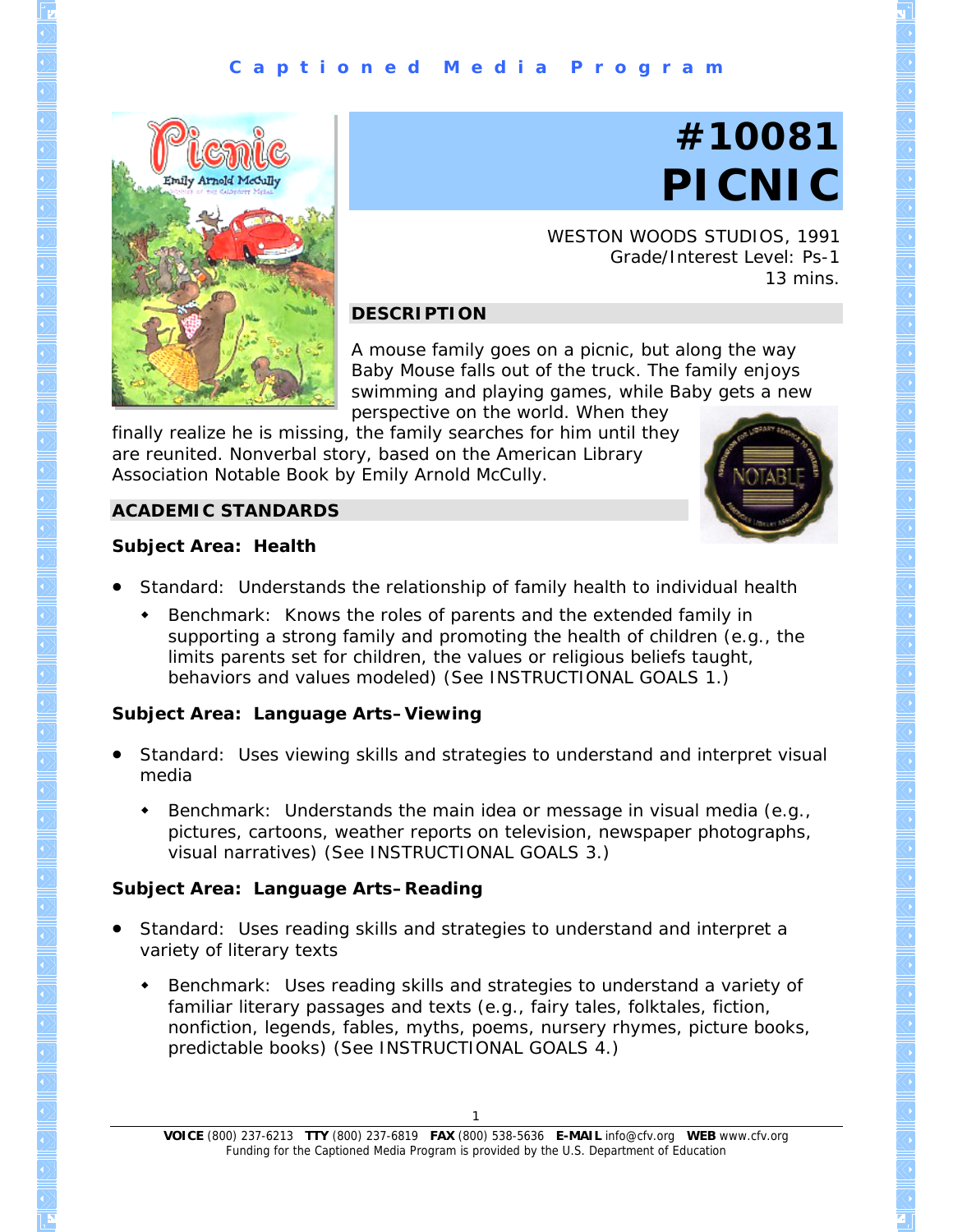## **INSTRUCTIONAL GOALS**

- 1. To illustrate the way family members care for and feel about one another.
- 2. To explore family outings.
- 3. To follow a nonverbal story in video format.
- 4. To promote the reading of children's literature.

## **VOCABULARY**

- 1. basket
- 2. banjo
- 3. bumpy
- 4. family
- 5. father/mother
- 6. find
- 7. grandpa/grandma

# **BEFORE SHOWING**

- 1. Share the book *Picnic* by Emily Arnold McCully. Stop often to predict what will happen next. Discuss the emotions the various mice have throughout the story.
- 2. Discuss family outings. Ask:
	- a. What did you and your family members do on this special day?
	- b. What other kinds of things made the day seem special to you?
	- c. How did you feel about your family members during your outing?
	- d. How did you feel at the end of the day?
- 3. Share experiences with becoming separated from your family. Discuss how it feels at the time and after you are reunited.

## **DURING SHOWING**

- 1. View the video more than once, with one showing uninterrupted.
- 2. Pause during the first scene of the truck going over bumps in the road. Predict what might happen.

## **AFTER SHOWING**

# **Discussion Items and Questions**

- 1. What did the mouse family put in the picnic basket? Why wasn't the littlest mouse helping pack the picnic basket? What was the mood of the members of the mouse family?
- 2. Describe what happened on the truck ride. How did the littlest mouse feel after she fell out of the truck?
- 3. Describe where the mouse family went. List the various activities the mice did on their picnic outing.
- 4. What scared the little lost mouse? What did she find to eat?
- 5. Explain how the mouse family discovered that the littlest mouse was missing. Describe what they did next.
- 8. lake
- 10. mouse/mice
- 11. picnic
- 12. truck
- 13. woods
- 9. lost
	-
- 
-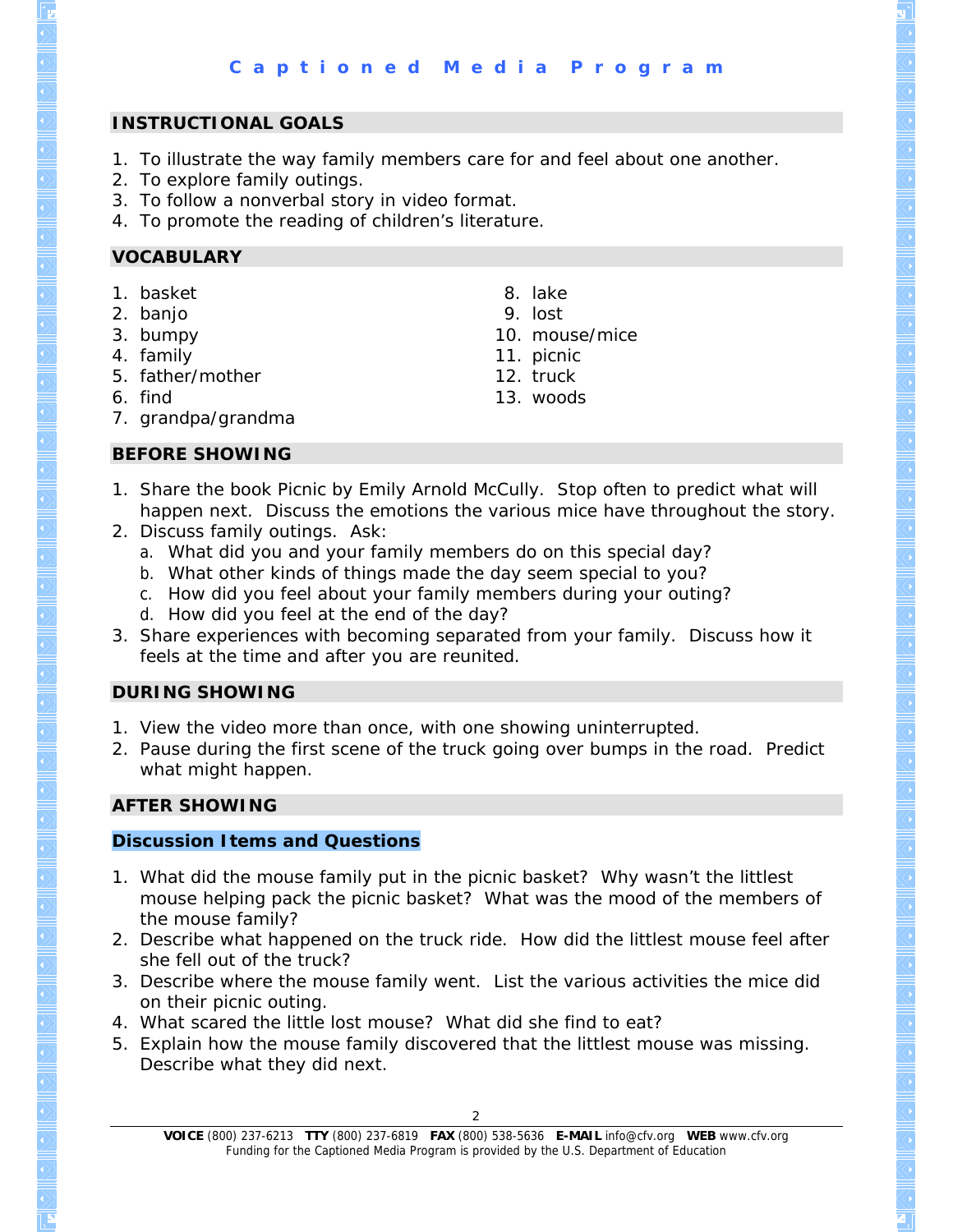- 6. What idea did the grandpa mouse have? What did the mouse family do next? How did they find the littlest mouse?
- 7. Why did the littlest mouse run back into the woods?
- 8. Why didn't the littlest mouse want any of the picnic food?
- 9. Discuss why all of the mice family members were on the picnic blanket in the final scene.

# **Applications and Activities**

- 1. Imagine an elephant family having a picnic. Think of games they might play and food they would eat. Write or dictate a story about the elephants' picnic. Illustrate the story.
- 2. Have a picnic outside or on the floor of the classroom. Plan and make a special lunch. Supply a basket with cups, plates, and napkins. Spread out a large blanket and enjoy.
- 3. Practice telling a story with only pictures. Use five sheets of paper taped together horizontally to make one long sheet. Draw a series of pictures to tell a story. Share.
- 4. Research and report on different kinds of mice.
- 5. Read other books about mice or about family outings.
	- a. *Mouse Soup* by Arnold Lobel.
	- b. *The Little Mouse, the Red Ripe Strawberry, and the Big Hungry Bear* by Audrey Wood.
	- c. *If You Give a Mouse a Cookie* by Laura Joffe.
	- d. *Julius, the Baby of the World* by Kevin Henkes.
	- e. *Little Critter's the Picnic* by Mercer Mayer.
	- f. *See You in Second Grade* by Miriam Cohen.
	- g. *The Bears' Picnic* by Stan Berenstain.

# **SUMMARY**

 *Picnic* is a wordless story about a family of mice out for a picnicking day in the country. During the ride to the picnic area, the smallest mouse falls off the back of the truck, unbeknownst to the rest of the family. The sad little mouse finds flower blossoms to eat and fills herself up with them in an unfamiliar surrounding. Meanwhile, the mouse family is having a wonderful time at the picnic. When it is discovered that the small mouse is missing, the family rushes back to the truck and searches for her. The end of the story finds the little mouse happily reunited with her family, but hardly ready to enjoy a picnic lunch!

# **CMP RELATED RESOURCES**

- *[Chrysanthemum](http://www.cfv.org/titledetail.asp?dn=10052)* #10052
- *[Here Comes the Cat](http://www.cfv.org/titledetail.asp?dn=3042)* #3042
- *[Mole at the Carnival](http://www.cfv.org/titledetail.asp?dn=2314)* #2314
- *[Noisy Nora](http://www.cfv.org/titledetail.asp?dn=3276)* #3276
- *[Sylvester and the Magic Pebble](http://www.cfv.org/titledetail.asp?dn=3080)* #3080
- *[The Snowman](http://www.cfv.org/titledetail.asp?dn=1810)* #1810



**VOICE** (800) 237-6213 **TTY** (800) 237-6819 **FAX** (800) 538-5636 **E-MAIL** info@cfv.org **WEB** www.cfv.org Funding for the Captioned Media Program is provided by the U.S. Department of Education